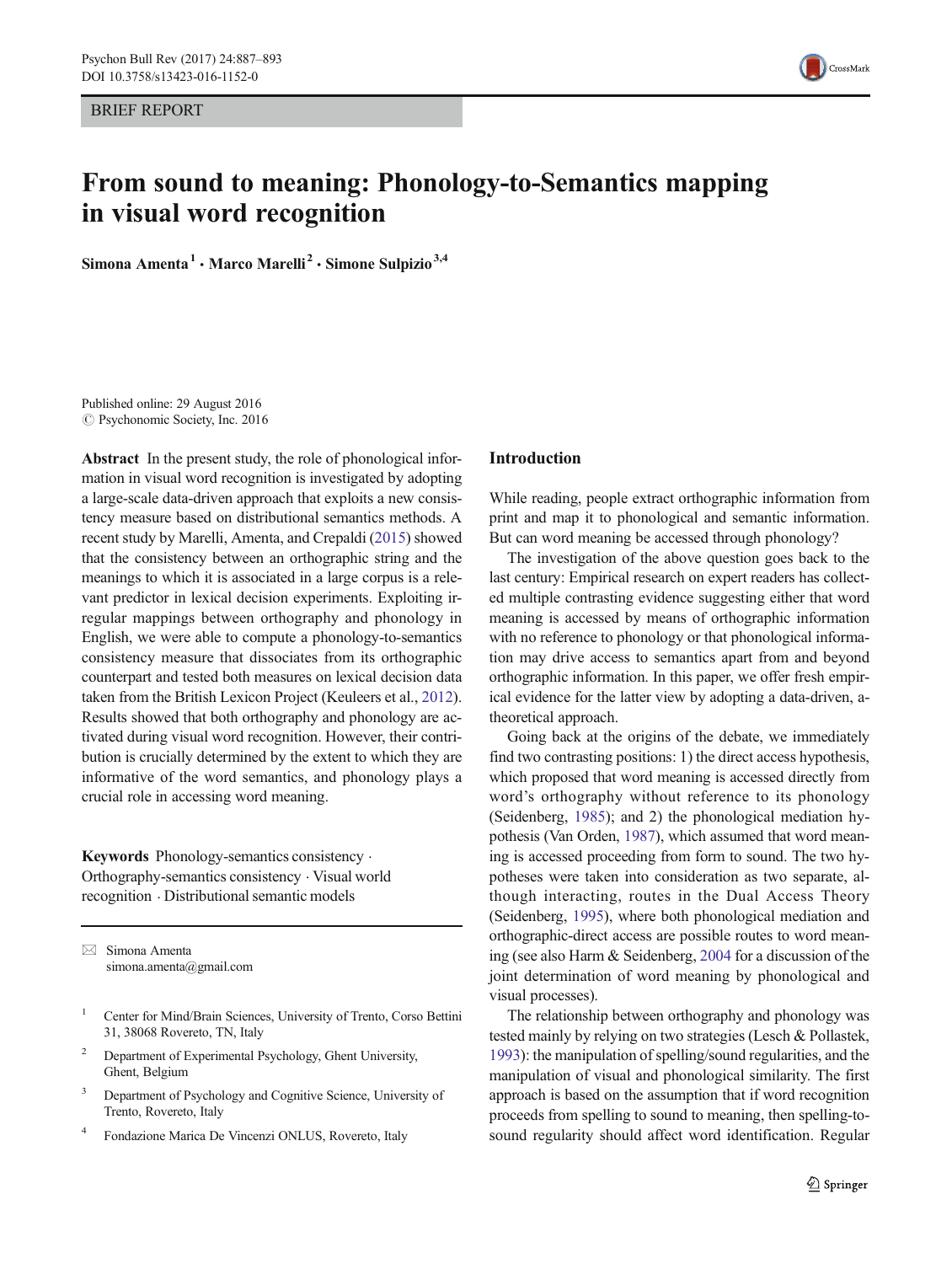words, i.e., words that preserve the most common orthography-to-phonology mapping, such as "save," should be processed faster than irregular words, such as "have." This line of research however produced mixed results: Some studies reported a regularity effect on all words (Van Orden, [1987\)](#page-6-0), whereas others only for low-frequency words (Jared & Seidenberg, [1991](#page-6-0)).

Stronger evidence of phonological mediation came from the second approach (Coltheart, Avons, Masterson, & Laxon, [1991](#page-6-0); Van Orden, [1987](#page-6-0); Van Orden, Johnston, & Hale, [1988\)](#page-6-0), which involved the study of homophones with semantic tasks (categorization judgment and semantic decision). The core ideas of these studies is that, if the homophone of a word is incorrectly accepted as member of the target word category, then this means that phonology is involved in word recognition and comprehension (homophony effect). A large homophone effect was observed for words (Van Orden, [1987](#page-6-0); Braun, Hutzler, Münte, Rotte, Dambacher, Richlan & Jacobs [2015\)](#page-6-0) and nonwords (Van Orden et al., [1988](#page-6-0); Braun et al., [2015\)](#page-6-0), suggesting that not only phonological coding is rapid but also automatically activated (along with orthographic information) and used for accessing word meaning. Although replicated with other tasks (e.g., masked priming in silent reading, Perfetti, Bell, & Delaney, [1988\)](#page-6-0), the homophone effect was found to be significantly sensitive to list composition (Brysbaert, Praet, & d'Ydewalle, [1990](#page-6-0)) and lexical frequency (Jared & Seidenberg, [1991](#page-6-0)).

All paradigms used until now have showed to be sensitive to a large number of intervening factors (see Frost, [1998,](#page-6-0) for a complete discussion on this issue), leaving open the possibility that the phonological effects reviewed above are a byproduct of methodological choices. Thus, it is necessary to test this problem on a larger number of items where frequency is not varied factorially. Therefore, we need a new way to look at the core of the problem, relying on direct measurement of the orthography-semantics vs. phonology-semantics mapping, and with an experimental design that takes into consideration possible relevant predictors on large-scale data.

Our approach moves from a recent work by Marelli, Amenta, and Crepaldi ([2015\)](#page-6-0), who have proposed a new measure to address the role of orthography in accessing word meaning. Orthography-Semantics Consistency (OSC) is a corpus-based measure that quantifies the relationship between a letter string and the meanings of all the words in a corpus that share that sequence. To compute this measure the authors exploited methods from distributional semantics (Turney & Pantel, [2010\)](#page-6-0), that can provide cognitively-sound estimates of semantic association (e.g., LSA, Landauer & Dumais, [1997](#page-6-0); HAL, Lund & Burgess, [1996\)](#page-6-0). This approach is based on the assumption that the meaning of a word can be approximated by the way that it co-occurs with other words in the lexicon. In a Distributional Semantic Model (DSM), word meanings are represented as vectors that are derived from these co-occurrences. The more two words tend to occur with the same set of other words (i.e., in similar contexts), the more their vectors will be close, the more their meanings will be considered to be similar. Geometrically, this amounts to measuring the cosine of the angle formed by the two vectors: The more similar the vectors, the smaller the angle between them, the higher their cosine. Mathematically, OSC is computed as the frequency-weighted average semantic similarity between the vector of a word and the vectors of all words that contain that very same word (see below for a detailed description). Marelli and colleagues [\(2015\)](#page-6-0) showed that OSC scores could explain reaction times in the lexical decision task on 1,821 words randomly taken from the British Lexicon Project (BLP) (Keuleers, Lacey, Rastle & Brysbaert, [2012\)](#page-6-0), over and above family size, word length and frequency effects. This measure allows to look directly into the link between orthography and meaning and has two main merits: 1) it is quantitatively and automatically determined, and gives back quantitative and easy to interpret information; and 2) it is mainly a-theoretical, because it is based on observed quantitative relationships between words in a given text corpus. Note that OSC is computed in a semantic space, thus, it is intrinsically a semantic measure that encompasses both the relationship between orthographic units and distributed representations of word meanings. These characteristics make OSC a powerful tool to extend previous investigations to the phonology-to-semantics relation and test whether phonological information plays any role in activating word meaning.

In fact, given the availability of phonological transcriptions in corpora, a Phonology-Semantics Consistency measure (PSC) can be computed. Moreover, exploiting irregularities between orthographic and phonological mapping (e.g., the sublexical string -*ough* is pronounced differently in different lexical contexts, such as "rough," "dough," "through," "thought," etc.), it is possible to differentiate between OSC and PSC and use these measures as predictors of, respectively, orthography-to-semantics and phonology-to-semantics relation and their interplay in visual word recognition.

In this study, we will compute PSC and then we will test it, along with OSC, in a pool of words extracted from the BLP. As it is, the BLP offers lexical decision latencies to unprimed words, thus we will be able to test our measures in a simple task with no experimental manipulations (no masks, no primes, no SOA-related effects, etc.). Moreover, with a multiple regression design we will be able to control for item properties that were deemed to affect the influence of phonological information (e.g. frequency, distribution, etc.). With this procedure, we will be able to track the dynamics of orthographic and phonological information in word recognition. We will show that both phonological and orthographic information are used to access semantics; however, the effect of the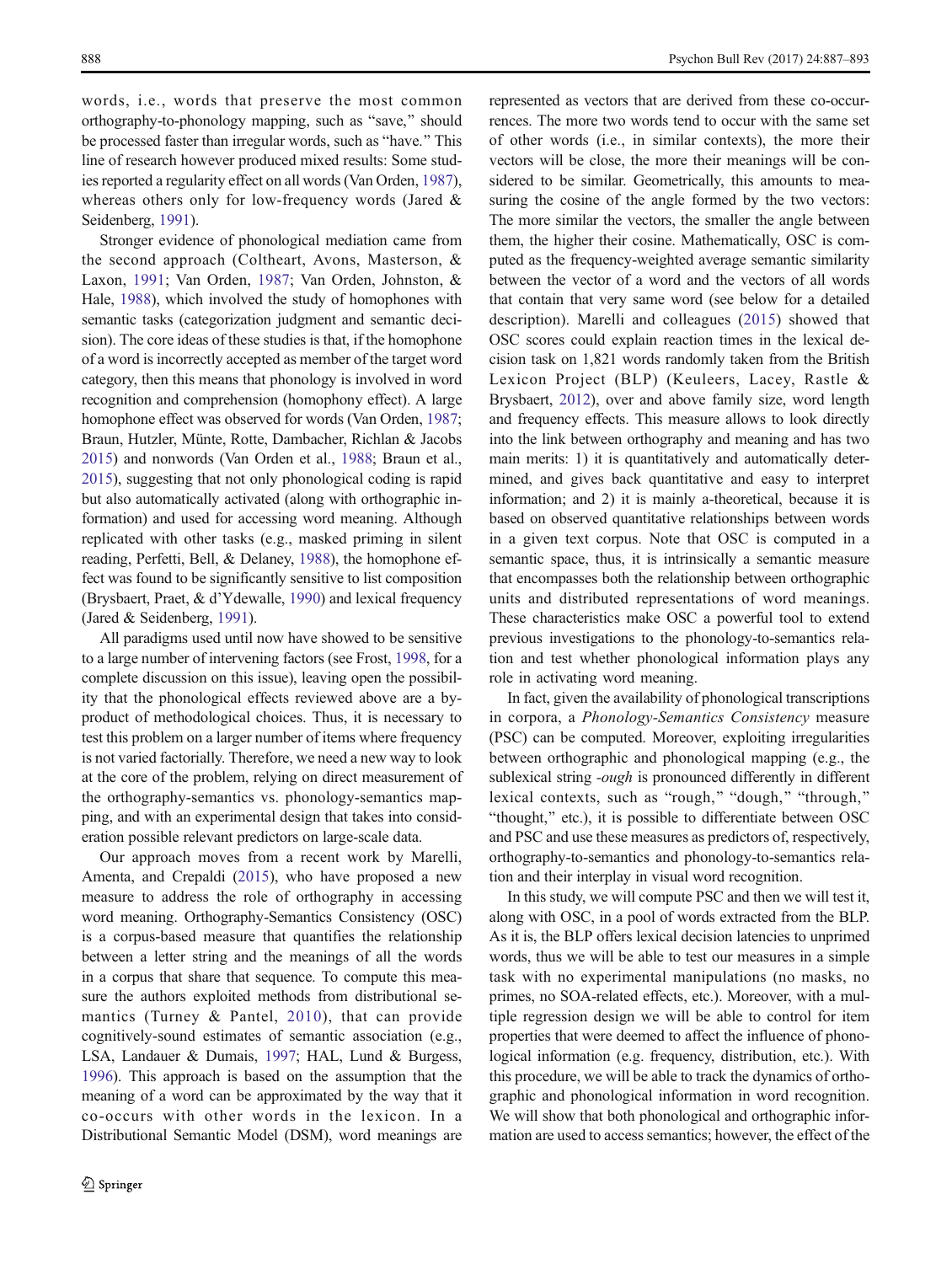orthography-to-semantics mapping is largely mediated by phonological aspects, speaking for the crucial role of phonology in accessing word meaning.

# Methods

We considered a set of 533 English words containing grapheme sequences that are associated to multiple phonological forms in language usage. For example, the initial string leais pronounced differently in leather (leð ), learn (l3 n), and leaf (li f). This criterion was aimed at maximizing the difference between the semantic information associated to the orthographic form vis-a-vis the phonological form, as captured by the measures of orthography-semantics consistency (OSC) and phonology-semantics consistency (PSC). Experimental items were also included in the BLP (Keuleers et al., [2012\)](#page-6-0), from which we extracted trial-level response times (RTs) in lexical decision. Table [1](#page-3-0) reports descriptive data for the experimental set. Frequency values were extracted from SUBTLEX-UK (van Heuven, Mandera, Keuleers, & Brysbaert, [2014\)](#page-6-0), whereas the English Lexicon Project (ELP, Balota, Yap, Hutchison, Cortese, Kessler, Loftis & Treiman, [2007](#page-5-0)) was the source of average bigram frequency, number of phonemes, number of syllables, orthographic neighborhood size, and phonological neighborhood size. As additional variables, we considered the measure of semantic density proposed by Marelli and Baroni [\(2015\)](#page-6-0) and a measure of orthography-phonology consistency, defined as the average phonological Levenshtein-distance between a target word and its orthographic relatives. The former was based on the estimates from the DSM described below, whereas the latter was obtained by using CELEX phonological annotations (Baayen, Piepenbrock, & Gulikers, [1995\)](#page-5-0).

To compute PSC and OSC we followed the same procedure and sources described in Marelli et al. [\(2015](#page-6-0)). OSC is defined as:

$$
OSC(t) = \frac{\sum_{x=1}^{k} \cos\left(\overrightarrow{t}, \overrightarrow{r_x}\right) * f_{r_x}}{\sum_{x=1}^{k} f_{r_x}}
$$

Where t is the target word,  $r_x$  each of its k orthographic relatives, and  $f_{rx}$  the corresponding frequencies. Note that the equation can be rewritten in probabilistic terms:

$$
OSC(t) = \sum_{x=1}^{k} p_x * cos(\vec{\tau}, \vec{r_x})
$$

Where  $p_x$  is the probability of a given relative in the considered relative set. Expressed in these terms, OSC represents the expected semantic similarity between a word and its orthographic relatives.

We considered, as orthographic relatives, each word containing the target (e.g., "flux" for "flu") from a list, including the top 30,000 most frequent content words (adjectives, nouns, verbs, adverbs) in a 2.8-billion-words corpus (a concatenation of UkWaC, Wikipedia, and BNC). The same corpus was employed to compute  $cos(t, s)$ , that is, the semantic similarity between a target and each of its relatives, defined in geometrical terms through distributional semantics techniques. In the present study, we built a distributional model on the basis of the above described corpus (part-of-speech tagged and lemmatized). We focused on word-to-word cooccurrences involving the top 30 k most frequent content words, collected using a 5-word window; raw counts were reweighted using Positive Pointwise Mutual Information (Church & Hanks, [1990](#page-6-0)), and we reduced matrix dimensions by means of Non-negative Matrix Factorization (Arora, Ge, & Moitra, [2012](#page-5-0)), setting the number of dimensions of the reduced space to 350. These parameters were adopted because they were shown to produce high quality semantic spaces in previous studies (Bullinaria & Levy, [2007\)](#page-6-0). For model implementation we relied on the freely available DISSECT toolkit (Dinu, The Pham, & Baroni, [2013](#page-6-0)).

We followed the same procedure to obtain PSC, which was formalized exactly as OSC. The only difference in the computation lays in the definition of the relatives that, in the case of PSC, were phonologically defined: A phonological relative is a word that, in its phonological form, contains the phonological sequence of the target word (e.g., "cognac"-/ k njæk/ for "yak"-/'jæk/). Phonological annotations were obtained from CELEX (Baayen et al., [1995](#page-5-0)).

The interaction between OSC and PSC was tested in a mixed-effects model (Baayen, Davidson, & Bates, [2008\)](#page-5-0) with lexical-decision RTs as dependent variable, $<sup>1</sup>$  and random in-</sup> tercepts for items and participants. All the measures listed in Table [1](#page-3-0) were considered as potential predictors. Previous RTs and item order were included as control variables. Both RTs and frequency values were log-transformed. We started the analysis from a model, including all predictors, that were subsequently removed when their inclusion did not significantly contributed to model fit (as evaluated by goodness-of-fit Chisquare tests). The reliability of the obtained results was tested through model criticism (Baayen, [2008](#page-5-0)), i.e., outlying datapoints were removed on the basis of the model residuals (adopting 2 SD as a threshold). The reported results are those of the model refitted after outlier removal.

<sup>&</sup>lt;sup>1</sup> We tested PSC and OSC using the BLP for consistency with our source corpora and annotation (mostly focusing on British English). However, consistent results were observed when analyzing data from the ELP, showing that the same effect can be observed on American English.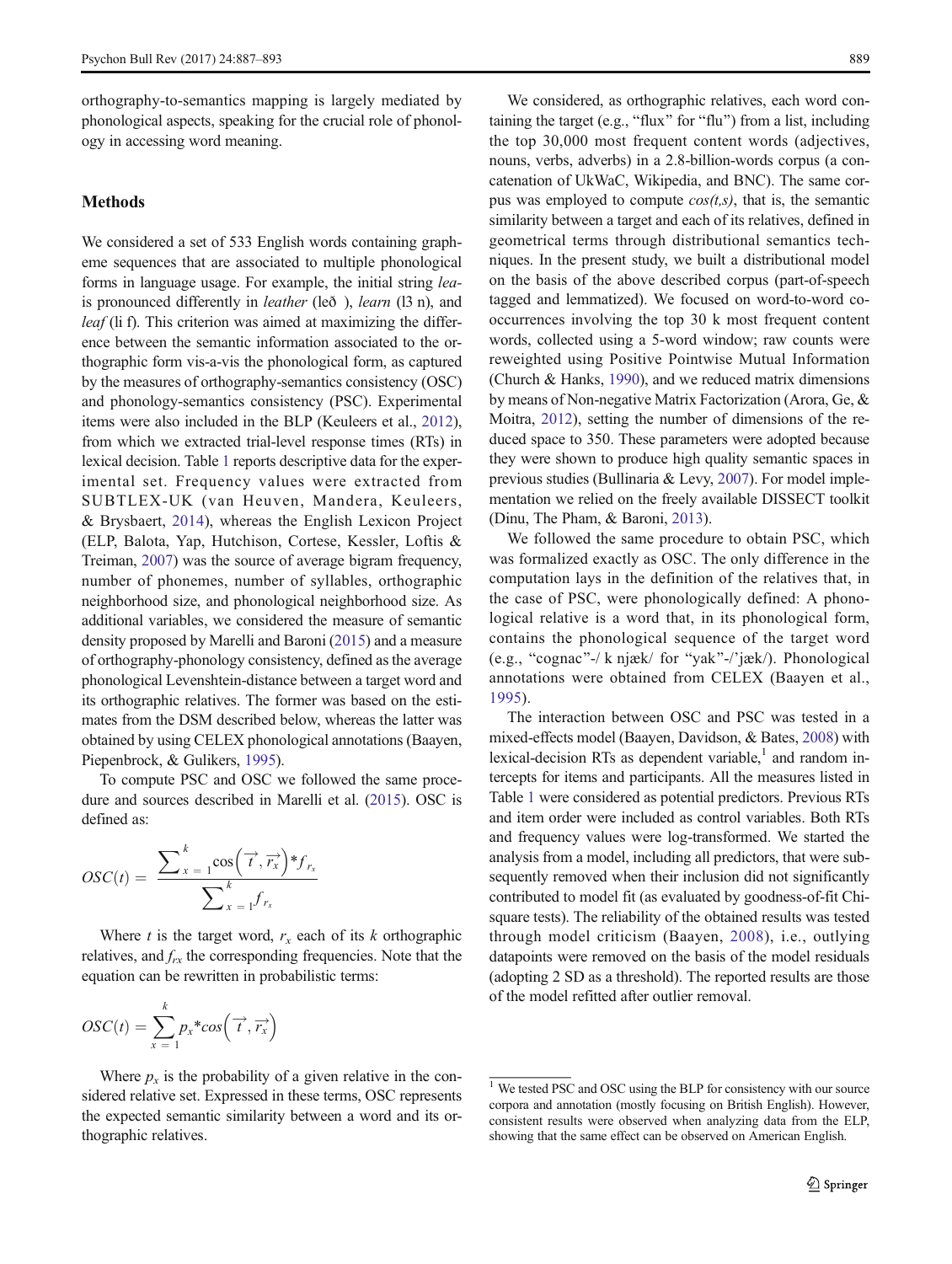<span id="page-3-0"></span>Table 1 Summary of the distribution of the predictor variables in the considered item set

| Predictor                         | Min            | 1st quartile | Median | 3rd quartile | Max     | Mean $(SD)$   |
|-----------------------------------|----------------|--------------|--------|--------------|---------|---------------|
| Word frequency                    |                | 614          | 2196   | 8931         | 1162474 | 14540 (61252) |
| Average bigram frequency          | 100            | 1045         | 1544   | 2135         | 5836    | 1632 (786)    |
| Number of phonemes                | $\mathfrak{D}$ | 3            | 4      | 5            | 8       | 3.97(1.11)    |
| Number of syllables               |                |              |        | 2            | 2       | 1.37(0.48)    |
| Number of characters              | $\mathfrak{D}$ | 4            | 5      | 6            | 8       | 4.96(1.32)    |
| Orthographic neighborhood size    | 0              |              | 5      | 10           | 24      | 6.24(5.66)    |
| Phonological neighborhood size    | $\theta$       | 3            | 11     | 21           | 45      | 13.42 (11.37) |
| Orthography-phonology consistency | $\Omega$       | 1.83         | 3.24   | 4.48         | 8.01    | 3.17(1.79)    |
| Semantic density                  | .46            | .59          | .66    | .74          | .94     | .67(0.09)     |
| <b>OSC</b>                        | .02            | .42          | .74    | .89          | .99     | .65(.31)      |
| <b>PSC</b>                        | .01            | .28          | .68    | .87          | .99     | .59(.32)      |

Lexical frequencies are based on SUBTLEX-UK (201,335,638 tokens)

## **Results**

Table 2 reports the results of the finally obtained model. Along with the interaction between PSC and OSC, we observed negative effects of frequency and item order (larger values correspond to shorter RTs) and a positive effect of number of syllables, phonological neighborhood size, previous RTs, and semantic density (larger values correspond to longer RTs). The PSC-by-OSC interaction is represented in Fig. [1,](#page-4-0) which shows that the two effects contribute to word recognition, with higher value on either measures corresponding to shorter RTs. However the larger impact of a given predictor is observed when the other has low values: OSC has a stronger effect for low PSC values, and vice versa.<sup>2</sup>

To better understand the interplay between the two variables, we further performed a mediation analysis (Tingley, Yamamoto, Hirose, Keele, & Imai, [2014](#page-6-0)). We tested the models presented in Fig. [2](#page-4-0). As shown by Table [3](#page-5-0), results indicate a mediation of PSC on the direct effect of OSC (Fig. [2a](#page-4-0)), whereas the alternative hypothesis (OSC mediating PSC; Fig. [2b](#page-4-0)) is not supported. Sensitivity analysis indicates that the estimated mediation effect equals zero when  $\rho$  (the correlation between the error terms of the mediation and outcome models) equals −0.2 (Tingley et al., [2014](#page-6-0)).

## **Discussion**

We informed the old issue of the role of phonology in visual word recognition using a novel approach. To do so, we borrowed a measure that was recently proposed for capturing the relationship between orthographic form and meaning (OSC), and we adapted it to encompass phonological information (PSC). Both OSC and PSC were tested as predictors of lexical decision latencies on a pool of words extracted from the BLP.

The results we found indicate that the two sources of information are active during the task: Both the mapping between phonology and semantics and the mapping between orthography and semantics contribute to word recognition. However, the interaction we found indicates a more complex interplay between the two variables, and the mediation analysis suggests that a large part of the effect of OSC is mediated by PSC: phonology plays a crucial role in accessing word meaning. This is a direct evidence that readers use phonological information to activate semantics, even when the task would not apparently require it (visual word recognition). It is worth noting that our data were obtained analyzing subjects' responses to a simple task (unprimed lexical decision), where the processing and/or disambiguation of homophones or

Table 2 Summary of the results of the mixed-effects analysis

| Predictor                      |           | Estimate Std. error t-value <i>p</i> value |          |        |
|--------------------------------|-----------|--------------------------------------------|----------|--------|
| Intercept                      | 5.5611    | 0.0431                                     | 128.44   | 0.0001 |
| Item order                     | $-0.0001$ | 0.0001                                     | $-12.64$ | 0.0001 |
| Previous RT                    | 0.1524    | 0.0051                                     | 30.64    | 0.0001 |
| Word frequency                 | $-0.0305$ | 0.0014                                     | $-21.62$ | 0.0001 |
| Phonological neighborhood size | 0.0005    | 0.0003                                     | 2.18     | 0.0294 |
| Number of syllables            | 0.0292    | 0.0071                                     | 4.18     | 0.0001 |
| Semantic density               | 0.0619    | 0.0256                                     | 2.34     | 0.0197 |
| OSC                            | $-0.0401$ | 0.0166                                     | $-2.71$  | 0.0069 |
| <b>PSC</b>                     | $-0.0704$ | 0.0231                                     | $-2.84$  | 0.0047 |
| OSC by PSC                     | 0.0645    | 0.0294                                     | 2.28     | 0.0232 |
|                                |           |                                            |          |        |

The lmerTest package (Kuznetsova, Brockhoff & Christensen, [2015\)](#page-6-0) was used to compute  $p$  values. Predictors that are not reported in the table had been removed from the analysis, because they did not significantly contribute to the model fit

<sup>2</sup> Notwithstanding our efforts in composing the item list, a correlation between PSC and OSC was still found in our item set  $(r=.69)$ . However, the results are confirmed when applying decorrelation techniques to our measures, speaking for the reliability of the reported results.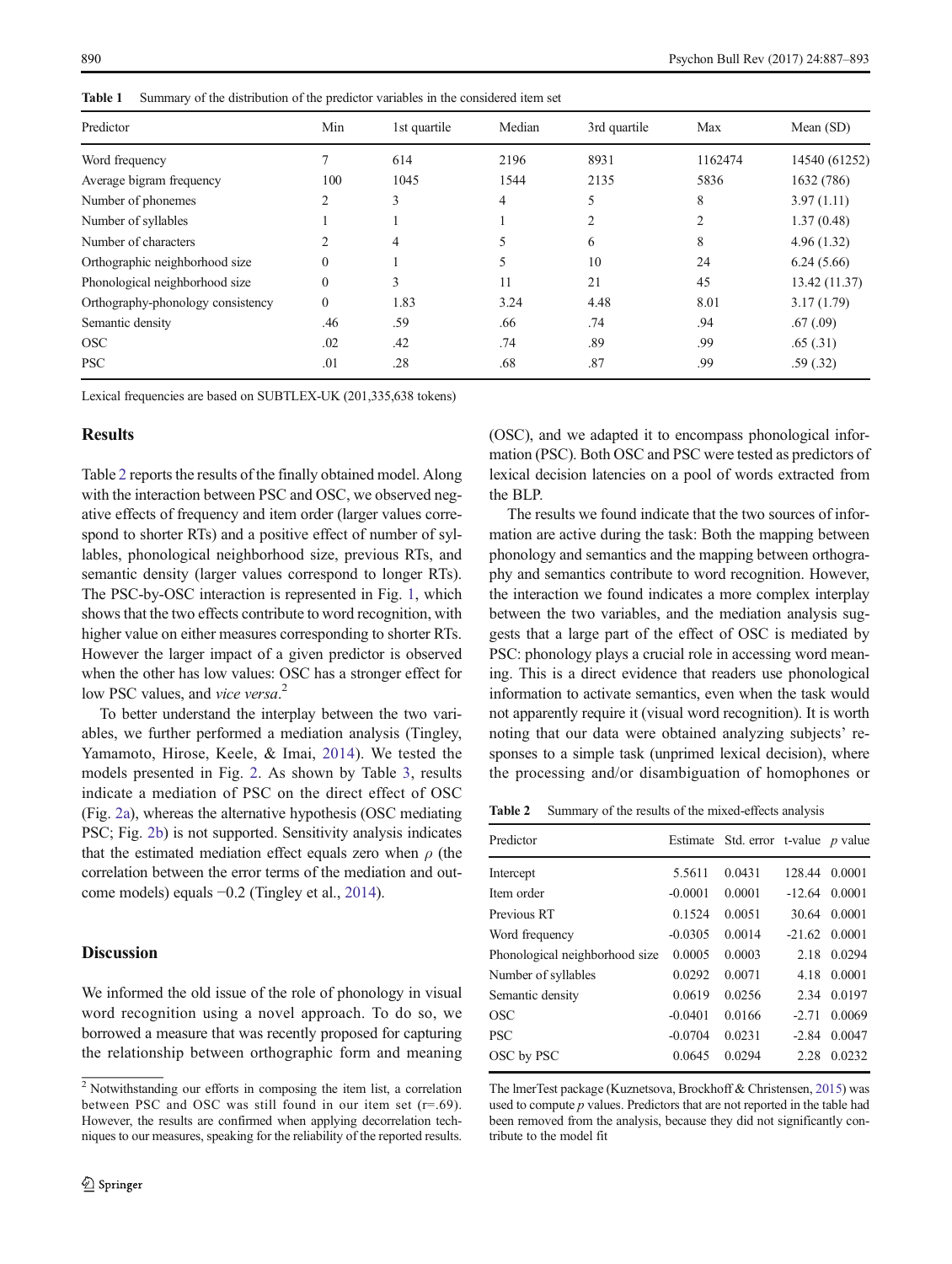<span id="page-4-0"></span>

Fig. 1 Interaction between OSC and PSC as predicted by the mixed-effects model. The change of the OSC effect at different levels of PSC is represented by the different regression lines

pseudo-homophones primes was not involved. As a result, we were able to observe participants' responses to lexical stimuli without them being influenced or biased by strong experimental manipulations (that may have led to, e.g., the explicit activation of phonological information through the presentation of homophones). In other words, in this study we observe the influence of phonology not as an effect elicited by some specific experimental manipulation but as an inherent component of the reading process.

One may argue that our experiment is biased by the inclusion of spelling-to-sound inconsistencies, because we selected our item words to maximize the distance between phonological and orthographic information. However, PSC (and OSC as well) remain a simple measure of certain word properties extracted from corpora. Moreover, we analyzed a limited sample of words handpicked from the BLP, a large resource that



Fig. 2 Model tested in the mediation analysis. Panel 2a represents the hypothesis that the effect of OSC on the Reaction Times (RTs) is mediated by PSC. Panel 2b shows the hypothesis that the effect of PSC on RTs is mediated by OSC

contains subjects' responses to a massive number of items. This ensures that our data are free from any possible artifact due to explicit strategies originated by list composition, task requirements, or direct involvement of phonological manipulations. Participants in the BLP study evaluated our experimental stimuli among a huge number of other different words.

The reported results are also informative from a modelling perspective. As noted in the [Introduction](#page-0-0), both OSC and PSC are intrinsically semantic measures that put in relation the meanings of words that share either (part of) their orthographic or phonological form. Therefore, the interaction between PSC and OSC indicates that word meaning could be accessed following two paths (orthography-to-meaning vs. phonology-to-meaning): We observed that when the mapping between phonological form and meaning (PSC) is less consistent, then OSC helps more in the identification of the word. Our results could be interpreted in spirit with those models of language processing that propose that two sources of information co-determine activation of the word meaning (Harm & Seidenberg, [2004](#page-6-0); Grainger & Ziegler, [2011\)](#page-6-0). Harm and Seidenberg [\(2004\)](#page-6-0), in particular, formalize a "cooperation" between a direct route that links orthography to meaning and an indirect route where word access is mediated by phonology, with the activation of semantic information being driven by the input coming from both the routes. This is in line with our results. Their model also assumes that the two routes democratically cooperate to determine word meaning, with one being more active when the other is less involved in the meaning computation. However, our findings suggest a slightly different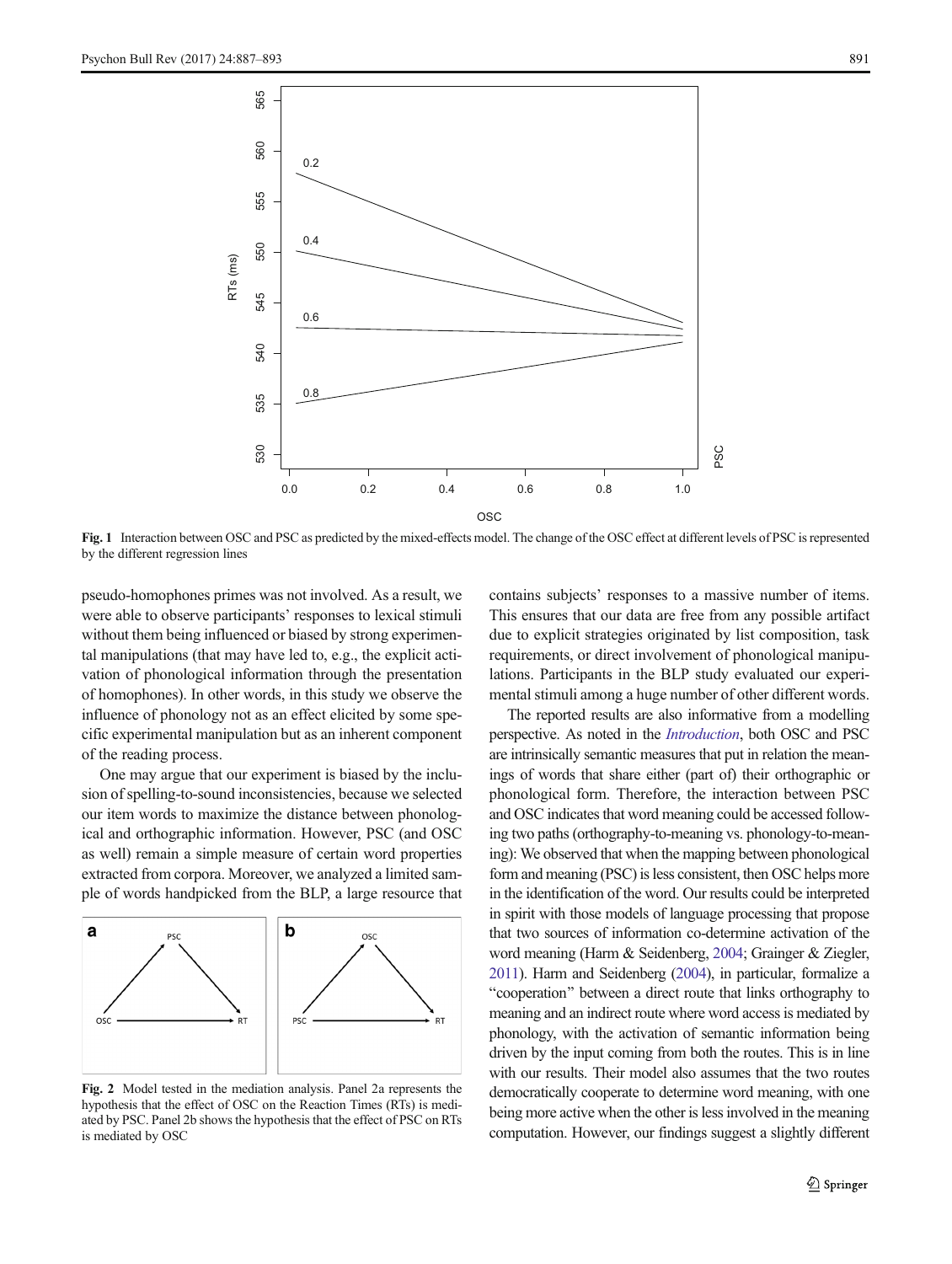<span id="page-5-0"></span>

| <b>Table 3</b> |  |  |  |  |  |  | Results of the mediation analysis with 1,000 simulations |
|----------------|--|--|--|--|--|--|----------------------------------------------------------|
|----------------|--|--|--|--|--|--|----------------------------------------------------------|

|                                                    | Estimate  | Lower 95 $\%$ C.I. | Upper 95 $\%$ CI | <i>p</i> value |
|----------------------------------------------------|-----------|--------------------|------------------|----------------|
| A) PSC mediating the OSC effect (Fig. 2, panel 2a) |           |                    |                  |                |
| Total effect                                       | $-0.0299$ | $-0.0512$          | $-0.0098$        | 0.001          |
| ACME (mediation effect)                            | $-0.0232$ | $-0.0398$          | $-0.0068$        | 0.001          |
| ADE (direct effect)                                | $-0.0068$ | $-0.0326$          | 0.0189           | 0.621          |
| Proportion mediated                                | 0.7735    | 0.1768             | 2.5097           | 0.001          |
| B) OSC mediating the PSC effect (Fig. 2, panel 2b) |           |                    |                  |                |
| Total effect                                       | $-0.0368$ | $-0.0565$          | $-0.0165$        | 0.001          |
| ACME (mediation effect)                            | $-0.0041$ | $-0.0196$          | 0.0118           | 0.611          |
| ADE (direct effect)                                | $-0.0328$ | $-0.0601$          | $-0.0075$        | 0.001          |
| Proportion mediated                                | 0.1107    | $-0.3835$          | 0.6589           | 0.611          |

The upper part of the table reports the results of a model in which PSC mediates the OSC effect. The lower part reports the results of a model in which

PSC mediates the OSC effect. Quasi-Bayesian confidence intervals are reported. ACME, average causal mediation effect; ADE, average direct effect

picture: The results of the mediation analysis show that in order to access word meaning the relative contribution of orthography vis-a-vis phonology is in favor of the latter (i.e., most of the orthography-to-semantics effect could be actually explained in phonological terms). This suggests that readers tend to access semantics by means of the orthography-phonology-semantics 2011).

pathway; the impact of the orthography-semantics route becomes evident only when the former is less efficient. The application of our consistency measures also provides an important step forward with respect to traditional models. In fact, OSC and PSC quantify the relationship between form and semantics at a large-scale level, considering as source data a corpus of 2.8 billion tokens. In this perspective, it goes beyond the limitations of existing models on the role of pho-

nology that mostly focus on small samples of short words (1

or 2 syllables) to support their claims. One may ask why readers exploit associations between forms and meanings. Recently, it has been proposed that systematicity—defined as "a statistical relationship between the patterns of sound for a group of words and their usage" (Dingemanse, Blasi, Lupyan, Christiansen, & Monaghan, [2015,](#page-6-0) p. 606)—may be a key feature in language. Statistical regularities between form (phonological or orthographic) and meaning assist category learning with the help of phonological cues and may support word identification. The orthographic similarity among stimuli with similar meaning will help the reader both to learn any novel item with similar (orthographic) properties and to recognize it. On the contrary, when an orthographic pattern is associated to several meanings, the extreme level of arbitrariness will make the processing more uncertain, because there are not cues on which to rely for semantics (for a similar explanation, see Marelli et al., [2015\)](#page-6-0). The same reasoning applies also to the phonology-to-semantics relation, with the sound-meaning associations being benefit in terms of both word learning and recognition. In this perspective, the present results can be seen as a contribution to the more general evidence concerning the central role of systematicity in language, that is arguably the most important aspect for approaches to word comprehension that are based on learning mechanisms (Baayen, Milin, Đurđević, Hendrix & Marelli,

To conclude, our results add to an already existing body of literature arguing in favor of phonological recoding in lexical access (Rastle & Brysbaert, [2006\)](#page-6-0) or semantic access (Van Orden, [1987](#page-6-0)). Furthermore, we provide a novel look at the old problem, proposing a new bottom-up measure that should be taken into account in future studies on reading.

Acknowledgments Author Contributions: SA, MM, and SS designed the study. SA and SS created the stimuli database; MM created the computational model; MM and SA ran the statistical analyses. SA, MM and SS drafted the paper. The authors thank Petar Milin and an anonymous reviewer for their insightful comments.

### **References**

- Arora, S., Ge, R., & Moitra, A. (2012). Learning topic models-going beyond SVD. In Foundations of Computer Science (FOCS), 2012 I.E. 53rd Annual Symposium (pp. 1–10).
- Baayen, R. H. (2008). Analyzing linguistic data: A practical introduction to statistics using R. New York, NY: Cambridge University Press.
- Baayen, R. H., Davidson, D. J., & Bates, D. M. (2008). Mixed-effects modeling with crossed random effects for subjects and items. Journal of Memory and Language, 59(4), 390–412. doi:[10.1016/j.](http://dx.doi.org/10.1016/j.jml.2007.12.005) [jml.2007.12.005](http://dx.doi.org/10.1016/j.jml.2007.12.005)
- Baayen, R. H., Milin, P., Đurđević, D. F., Hendrix, P., & Marelli, M. (2011). An amorphous model for morphological processing in visual comprehension based on naive discriminative learning. Psychological Review, 118(3), 438. doi:[10.1037/a0023851](http://dx.doi.org/10.1037/a0023851)
- Baayen, R. H., Piepenbrock, R., & Gulikers, L. (1995). The CELEX lexical database (CD Rom). University of Pennsylvania, Philadelphia, PA: Linguistic Data Consortium.
- Balota, D. A., Yap, M. J., Hutchison, K. A., Cortese, M. J., Kessler, B., Loftis, B., … & Treiman, R. (2007). The English Lexicon Project. Behavior Research Methods, 39, 445–459.